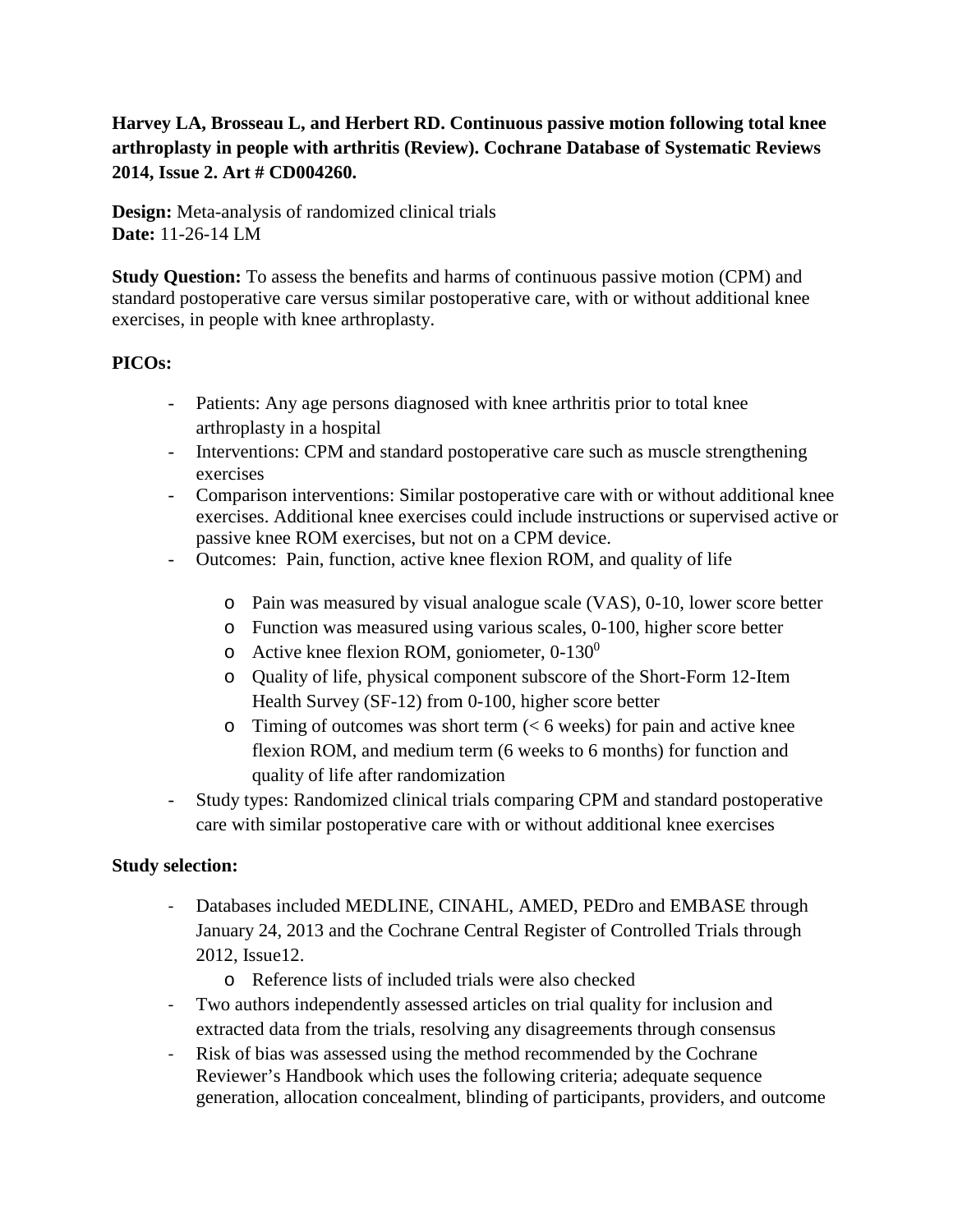assessors, incomplete outcome data and follow-up data addressed, selective outcome reporting, and other potential sources of bias.

- Mean differences (MDs) in outcomes from each trial were pooled to obtain a summary estimate of the effectiveness of CPM. The effect of CPM was estimated by taking the difference in the mean outcome of the groups that did and did not receive CPM.
- Heterogeneity in meta-analysis was graded with the  $I^2$  statistic: from 0 to 40% might not be important; from 30 to 60% may mean moderate heterogeneity; from 50 to 90% may mean substantial heterogeneity, and from 75 to 100% was considerable heterogeneity. Data was not pooled if  $I^2$  was greater than 50%. Only random-effects models were used.
- The authors planned no subgroup or sensitivity analyses, but looked for small sample bias comparing results between the random-effects model and fixed-effect model of analyses for each outcome.

## **Results:**

- 24 studies were included with 1335 people randomized
- Potentially eligible trials were most commonly excluded because the control group received something other than usual care with or without additional exercises.
- Four new studies since 2010 were included in this update
- CPM was administered from 1.5 to 24 hours a day (median 5.7), and for between 1 and 17 days (median 8). CPM treatments were initiated between the  $1<sup>st</sup>$  and  $4<sup>th</sup>$ postoperative day in all trials except one.
- Most patients had OA rather than rheumatoid arthritis.
- Many of the 24 trials were vulnerable to bias because the criteria used to assess methodological quality were not always satisfied.
	- o 4 trials did not satisfy any of the criteria
	- o None of the trials blinded patients or treating therapists (not easy with CPM)
	- o 16 trials did not conceal allocation
	- o 16 trials did not use random sequence generation
	- o Selective reporting was present in 16 trials
	- o 8 trials had incomplete reporting
	- o 14 trials did not blind assessors
	- o 8 trials did not have complete outcome data
- There was moderate-quality evidence from 10 studies (470 participants) showing that CPM does not have statistically significant or clinically important short-term effects on active knee flexion ROM. The mean knee flexion was 78 degrees in the control group, and 80 degrees in the CPM group. The mean difference was 2 degrees with increased active knee flexion ROM in the CPM group (95% CI = 0 to 5;  $I^2 = 43\%$ ). There was considerable between-study heterogeneity in estimates of medium-term effects ( $I^2 = 69\%$ ) and long-term effects ( $I^2 = 54\%$ ), so data was not pooled.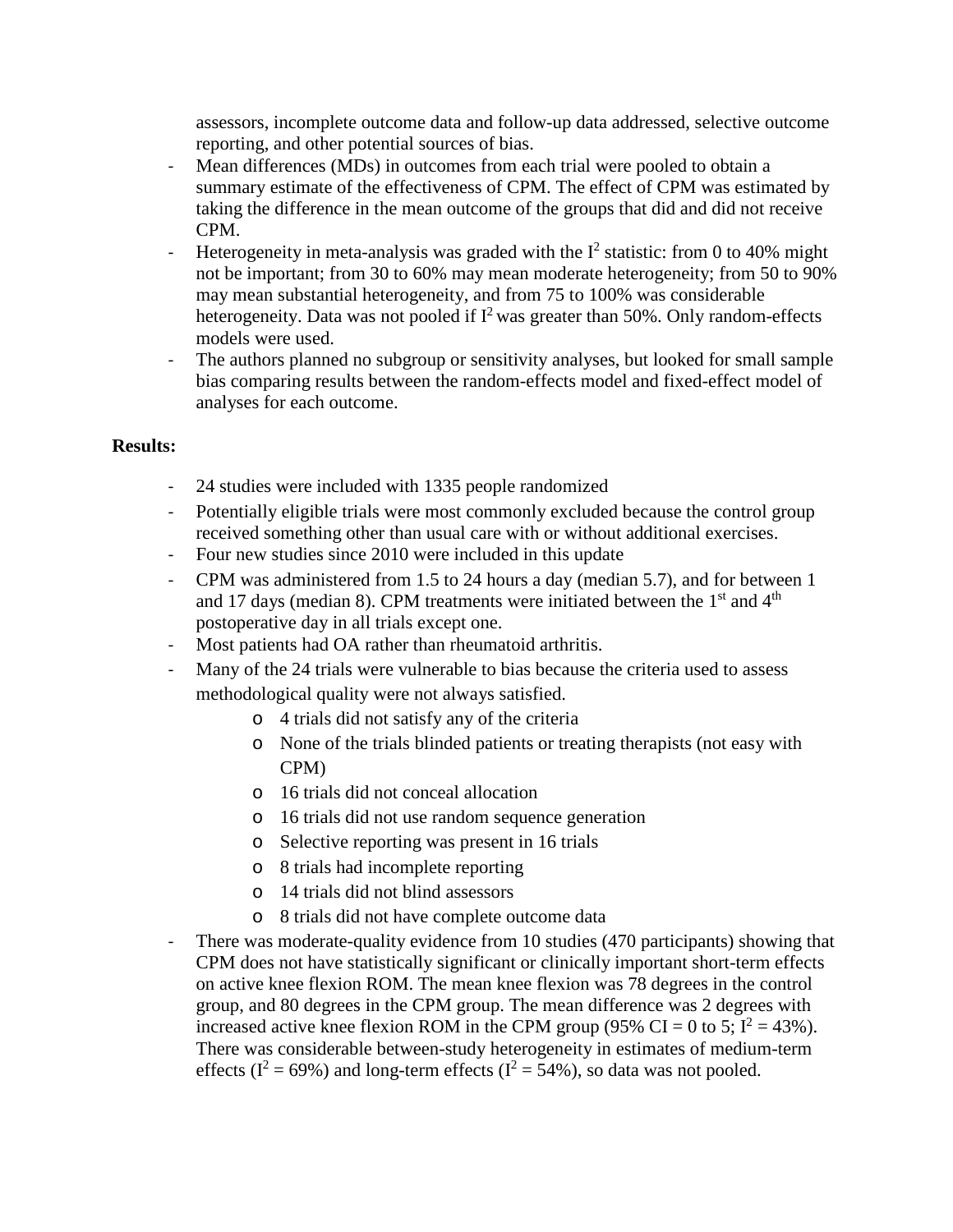- There was moderate-quality evidence from 6 studies (405 participants) showing that CPM does not have statistically significant or clinically important medium-term effects on function. The mean function in the control group was 57.6 points and 56 points in the CPM group. CPM decreased function by 1.6 points ( $95\%$  CI = -6.1 to 2.0) on a 100-point scale. The SMD was -0.1 standard deviations (SD) with less function for the CPM group (95% CI = -0.3 to 0.1;  $I^2=0$ %). There was considerable between-study heterogeneity in estimates of short-term effects ( $I^2 = 72\%$ ), so data was not pooled.
- There was moderate-quality evidence from 2 studies (156 participants) showing that CPM does not have statistically significant or clinically important medium-term effects on quality of life. Mean quality of life was 40 points in the control group, and 41 points in the CPM group. CPM improved quality of life by 1 point on a 100-point scale (95% CI = -3 to 4). There was insufficient data for pooling of both long and short term effects.
- There was only low-quality evidence from 8 trials (414 participants) showing that CPM does not have statistically significant or clinically important short-term effects on pain. Mean pain was 3 points in the control group, and 2.6 points in the CPM group. CPM reduced pain by 0.4 points on a 10-point scale (95% CI =  $-0.8$  to 0.1). The mean difference of -0.4 points resulted in less pain for the CPM group  $(I^2 =$ 50%). There was considerable between-study heterogeneity in estimates of mediumterm effects ( $I^2 = 52\%$ ), so data was not pooled. There was insufficient data for pooling of long-term effects.
- Seventeen trials reported on adverse events. Adverse events included delayed healing, hemarthrosis, falls, deep venous thromboses, wound infections, pulmonary emboli, knee hematoma and a patellar rupture. There were 178 adverse events in total. The RR was 0.92 with less risk for the CPM group (95% CI = 0.63 to 1.33;  $I^2 = 39\%$ ).

#### **Authors' conclusions:**

- The effects of continuous passive motion (CPM) on range of motion (ROM), pain, function, and quality of life are too small and clinically unimportant to justify its use and costs.
- The moderate-quality evidence showing that CPM does not have any short-term effects on active knee flexion ROM is fairly precise. The evidence was only downgraded from high to moderate because of the susceptibility of the included trials to bias, particularly bias from not using concealed allocation and blinded assessors. However, bias tends to inflate estimates of treatment effectiveness. Therefore, the real estimate is probably even less that reported in this review. In addition, the findings from passive knee flexion, active knee extension and passive knee extension also showed no improved effects of CPM.
- The quality of evidence is only moderate for the effects of CPM on function and quality of life, because the findings on these outcomes were only based on a small number of trials. More evidence may be warranted to support this conclusion.
- This Cochrane review should only be updated if new evidence emerges that is likely to substantially change the conclusions of this review or shift the quality of evidence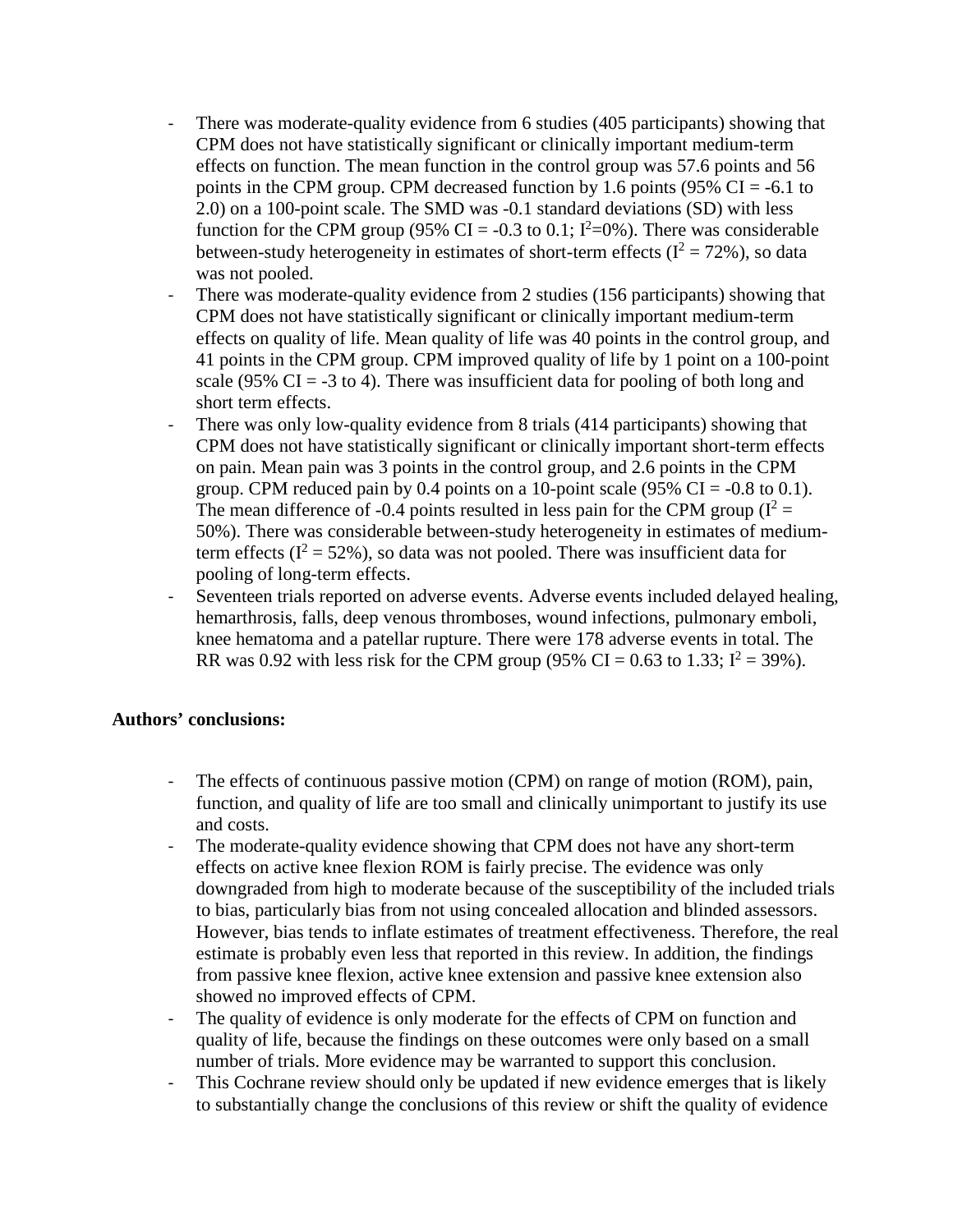supporting the conclusions to high. However, it is unlikely that additional trials will change the conclusions about ROM, because these estimates are reasonably precise and consistent, and we anticipate that with better quality trials the treatment effects will be smaller, not greater. If CPM does not affect knee joint ROM, then it is most unlikely that CPM will affect any other outcomes because CPM is primarily prescribed on the basis of its benefits on knee joint ROM. With no effect on knee joint ROM, there are no obvious mechanisms for CPM to affect other outcomes.

- CPM may no longer be a viable or appropriate treatment option, regardless of findings, because patients are now commonly discharged within a few days of surgery and often mobilized on the same day as surgery.

#### **Comments:**

- CPM is primarily advocated for its proposed benefits on knee ROM, particularly knee flexion. Most people would agree that an added benefit of less than 5 degrees is functionally unimportant, and most would probably agree that considerably more than 5 degrees is required to justify the added time, cost and inconvenience of CPM. The findings in this review of 2 degrees increased active knee flexion ROM in the CPM group clearly indicates that CPM does not have clinically important short-term effects on active knee flexion ROM.
- In addition to the evidence on short-term effects for active knee flexion ROM, the medium- and long-term effects of CPM on active knee flexion ROM, passive knee flexion ROM, active knee extension ROM or passive knee extension ROM have similar effect sizes, all having mean effects less than three degrees. Importantly, the upper 95% CIs of all but one of the eight estimates of the medium- and long-term effects are less than 5 degrees. This lends further support to the conclusion that CPM does not have statistically significant or clinically important short-term effects on active knee flexion ROM.
- CPM decreased function by only 1.6 points (95% CI =  $-6.1$  to 2.0) on a 100-point scale. A maximum added functional benefit of CPM of 2 degrees or less is clinically unimportant, and most would probably agree that considerably more than 5 degrees is required to justify the added time, cost and inconvenience of CPM.
- Many different protocols were used to administer CPM. For example, in some trials CPM was started immediately after the knee operation, whereas in other trials it was started days later. This variable may have influenced the observed effects of CPM.
- Dose dependence was tested in this review by using a meta-regression to examine effects of mean total CPM time (hours) on passive knee flexion ROM in the short term. The results indicated that the response to CPM is not dose dependent.
- Even though the co-interventions were highly variable between studies, it is unlikely that CPM would be more effective than knee exercises because the primary analysis indicated CPM is no more effective than usual care, with or without additional knee exercises.
- The heterogeneity could have been due to any number of factors but was most likely due to the use of different tools to measure function, which was measured with outcomes as diverse as self-reporting questionnaires and timed walking tests.